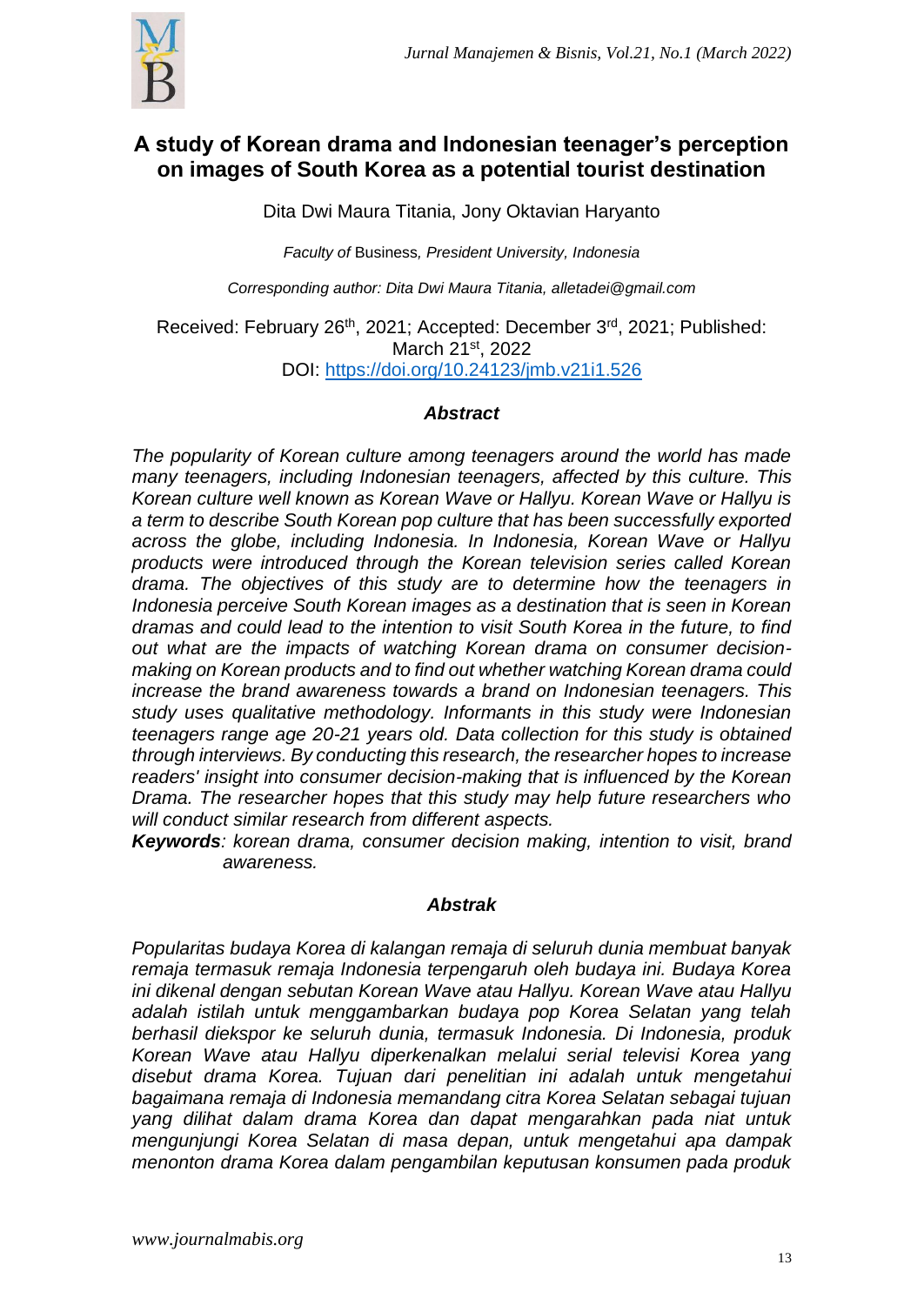

*Korea dan untuk mengetahui apakah menonton drama Korea dapat meningkatkan kesadaran merek terhadap suatu merek dibenak para remaja Indonesia. Penelitian ini menggunakan metodologi kualitatif. Informan dalam penelitian ini adalah remaja Indonesia dengan rentang usia 20-21 tahun. Pengumpulan data untuk penelitian ini diperoleh melalui wawancara. Dengan melakukan penelitian ini, peneliti berharap dapat menambah wawasan pembaca tentang pengambilan keputusan konsumen yang dipengaruhi oleh Drama Korea. Peneliti berharap penelitian ini dapat membantu peneliti selanjutnya yang akan melakukan penelitian serupa dari aspek yang berbeda.* 

*Kata Kunci: drama korea, pengambilan keputusan konsumen, niat untuk mengunjungi, kesadaran merek.*

## **Introduction**

Korean dramas have become more than just TV shows. Korean dramas have achieved the popularity in worldwide, including Indonesia. Korean drama was part of Korean Wave or Hallyu products. Korean Wave or Hallyu, first appeared in the mid-1990s after South Korea has diplomatic relations with China in 1992, since then Korean dramas and Korean music gained popularity in Chinese-speaking communities (Haugland, 2019). In Korean dramas and Korean music which are Korean Wave or Hallyu products, there are cultural elements from South Korea, such as the lifestyle of the people, language, fashion styles, foods and drinks, and products from South Korea.

The emergence of the Korean Wave or Hallyu in Indonesia began with the broadcast of the drama "Mother's Sea" in 2002 through Indonesian TV stations, Trans TV, and "Endless Love" through Indosiar. Due to the positive responses from the public, many Indonesian TV stations started to play another Korean drama series. Moreover, the easiness and its free access have made Korean dramas accepted by Indonesians and has led to rapid growth over time. In addition, the spread of the Korean Wave or Hallyu is not only through Korean dramas, but through music, Korean beauty products, food, and tourist destinations. Through the Korean Wave or Hallyu, South Korea has succeeded in introducing their culture to the whole world and has succeeded in creating image in society, thus resulting in many people have applied South Korean culture to their everyday lives.

The popularity of Korean dramas in Indonesia causes many influences that affect all circles of age, especially teenagers in Indonesia. The terms "teenager" and "adolescent" are often used interchangeably (Bell, 2016). The age limit for adolescents is 12 to 21 years of age (Paramitasari & Alfian, 2012). American Academy of Pediatrics divided adolescence into 3 age groups; early adolescence  $(11 - 14$  years old), middle adolescence  $(15 - 17$  years old), and late adolescence (18 – 21 years old). In late adolescents period, they usually have more impulse control by now and may be better able to gauge risks and rewards accurately. In Late Adolescence, they become gradually more emotionally stable. They develop a greater concern for others and start thinking about their purpose in life. They can think ideas, set goals for themselves, and can express their own ideas to others and are confident about them (Salmela-Aro, 2011). Moreover, Elsa Fitri (2018) added that adolescents in this period used appropriate values taught by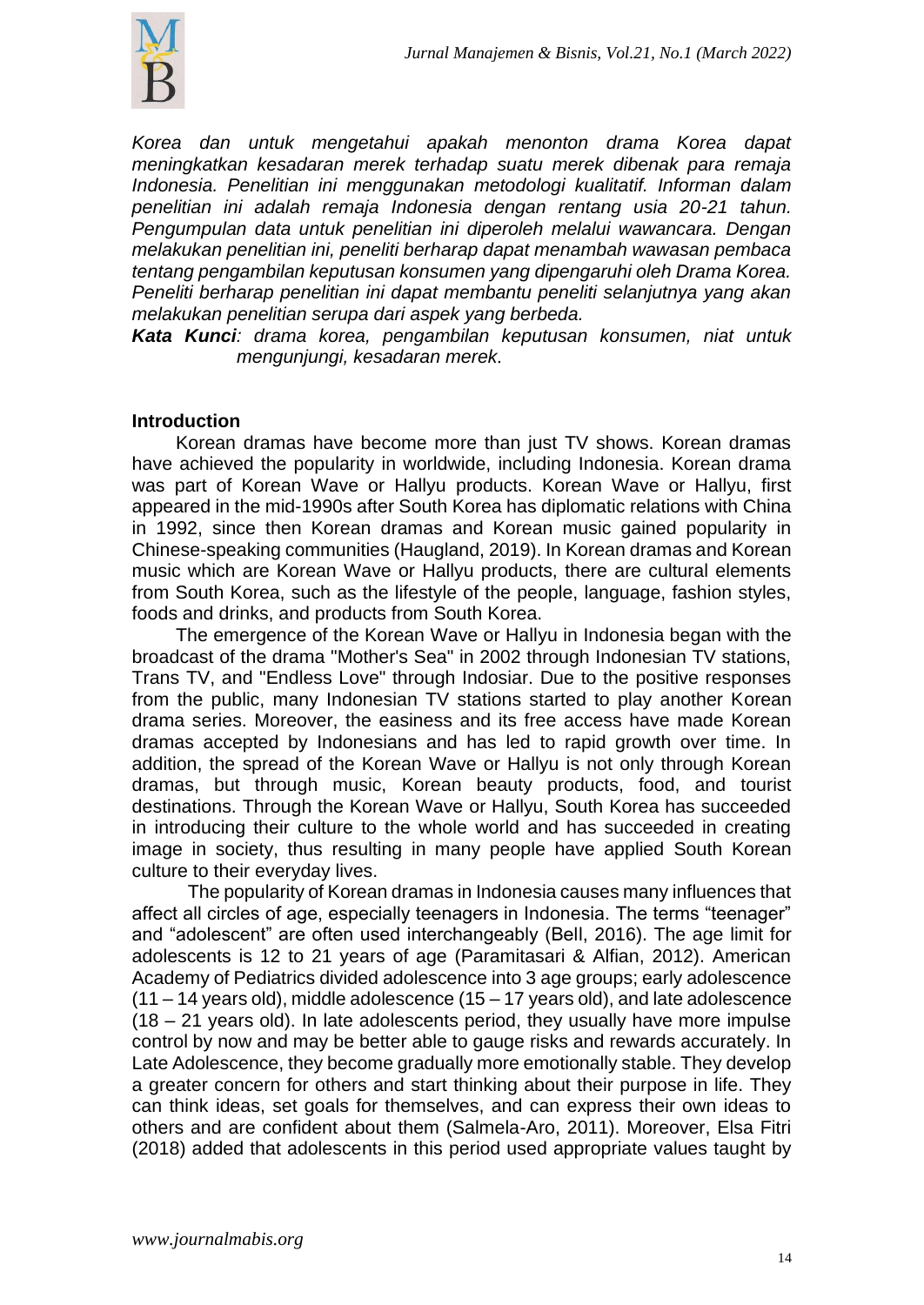

environmental informants since childhood. According to Francis & Hoefel (2018) young people have always embodied the popular culture of their communities at the time, profoundly influencing both attitudes and behavior. It is apparent that young people, using the Internet, especially social media, are becoming used to "like" different things, to comment on reality, to evaluate what they buy and use, where they spend time, etc.

Furthermore, the success of Korean dramas is shown through the interesting storyline and the attractiveness of the actors and actresses. According to Syahadah & Supridianto (2016), the films, dramas, and music carried by Hallyu are very influencing the teenagers in Indonesia so they come to imitate the style of the Korean artist which is resulted in an emergency of interest in buying and consuming Korean cosmetic products. A buying decision is affected by various factors from culture, subculture, social class, membership groups, the family, the personality, the psychological factors, the cultural trends, and societal environment (Rani, 2014). Someone's choice to choose a particular lifestyle can be affected by the media. This proved by the study of Donnelly et al. (2011) that the role of the media consequently influences people's attitudes toward living a healthier lifestyle, especially media plays a role in being a good source of information.

Additionally, watching Korean dramas have seems to increases the audience's awareness regarding the brand that is shown. Brand awareness represents the specificity toward a brand in the minds of the consumers (Foroudi, 2019). Brand awareness has several levels, from the lowest level, unaware of the brand (not being aware of the presence of the brand) to the highest level, the top of mind (aware of the presence of the brand) (Aaker, 1991). Brand awareness affecting consumer decision-making, specifically in the context of lowinvolvement packaged goods (Huang & Sarigollu, 2012). The buyer is aware of the presence of a brand, but the awareness of the brand is minimal and obviously has no particular emotional connection to it, as a result of which they may or may not think of buying the brand (Sawant, 2012), but the product placement promotes better audience recall of the brand as compared to placements that are not mentioned verbally.

Korean dramas showing beautiful and interesting places that make viewers have the desire to visit the original place, in other words, have the intention to visit South Korea. Lee & Bai (2010, as cited in Chan et al., 2018) argued that the Korean Wave had a relationship with visitors' views of South Korea as a potential tourist destination. Intention is the awareness of an individual's motivation or choices to do a certain behavior (Winarta et al., 2017). In the tourism research field, the intention to visit a destination is the willingness of the visitor towards a destination being offered by a tourism agency as a tourism destination (Yacob et al., 2019). The intention to visit a destination is influenced by many factor, one of the factor is the destination image. Hallman, Müller & Zehrer (2015) states destination images is considered as the attributes of the attractions within a destination for the tourists and sellers perceptions and it plays a major role towards the delivery of the destinations product distribution, description, promotion, and amalgamation.

This phenomenon refers to 'Hallyu Tourism' meaning that tourists visit South Korea and its attractions due to the influence of the Korean Wave. The tourist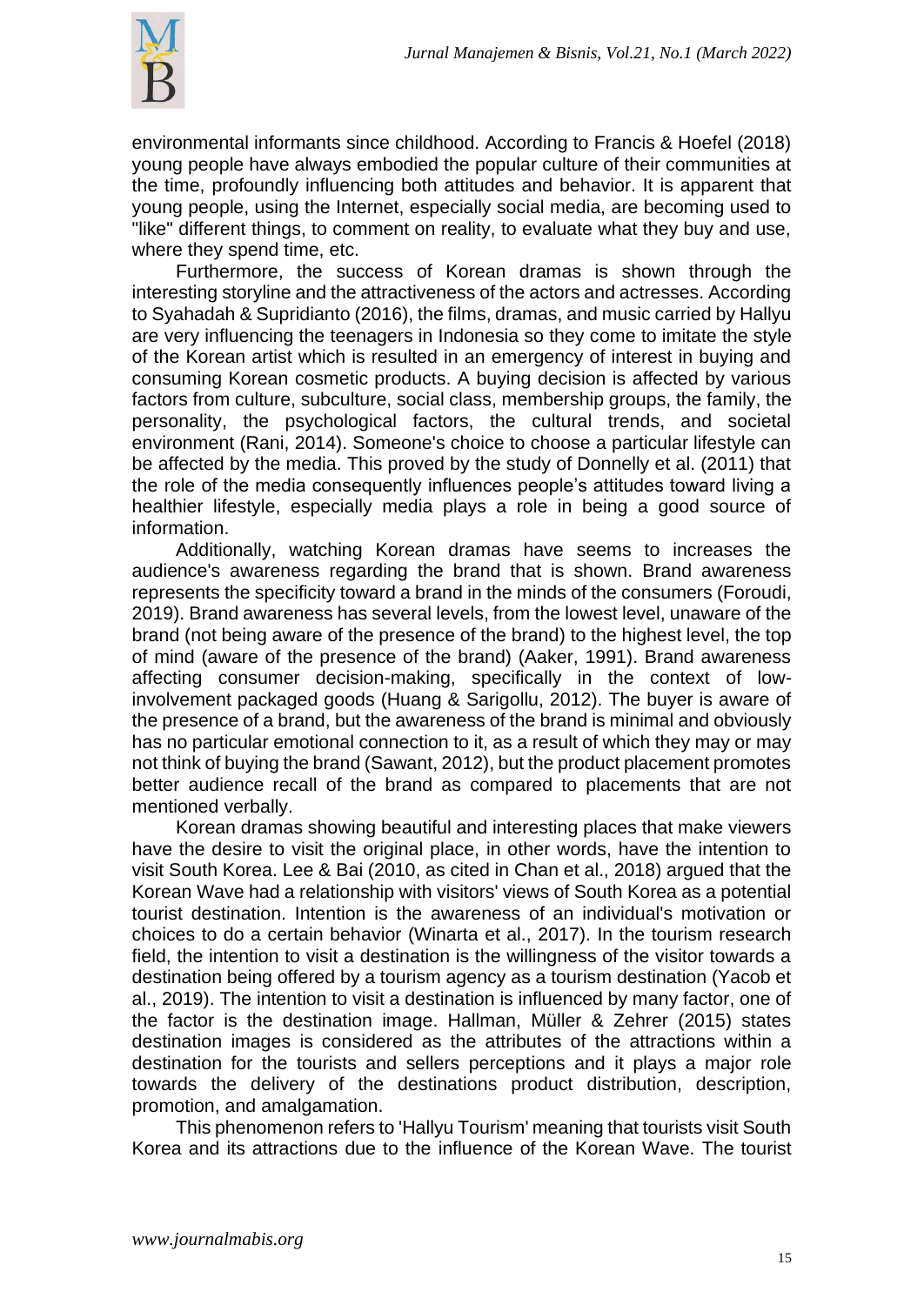

image of a destination is a major factor, accountable for its trend and popularity for identifying the different characteristics of the image that could provide important information in the development of promotional strategies (Lee & Bai, 2010). According to Court & Lupton (1997, as cited in Chan et al., 2018), a positive destination image does have a positive impact on travellers' intention to visit that location in the future. Chan et al. (2018) suggest that a destination with more positive images would be more likely to be included in the decision- making step to select a destination and a positive image of a destination would also improve travellers' intention to revisit. Reportedly in 2017, the number of South Korean outbound travellers worldwide has approximately reached 26.6 million tourists (Sukonek, 2018). According to data from the Korea Tourism Organization, the total number of tourists visiting South Korea back in 2018 was 15,346,879 people. On the other hand, Table 1 shows that every year the growth total of Indonesian do travelling to South Korea increases every year except for 2015 & 2017.

| Year   | Male    | Female  | Crew    | Total   | Growth (%) |  |  |
|--------|---------|---------|---------|---------|------------|--|--|
| 2015   | 66.168  | 53.425  | 73.997  | 193.590 | $-7.1$     |  |  |
| 2016   | 84.100  | 80.684  | 130.677 | 295.461 | 52,6       |  |  |
| 2017   | 83.897  | 86.174  | 60.677  | 230.837 | $-21.9$    |  |  |
| 2018   | 98.228  | 101.090 | 49.749  | 249.067 | 7,9        |  |  |
| 2019   | 107.215 | 113.481 | 57.879  | 278.575 | 11,8       |  |  |
| $\sim$ |         |         |         |         |            |  |  |

#### **Table 1. Visitors Arrival from Indonesia to South Korea**

Source: Korea Tourism Organization

In the first quarter of 2020, COVID-19 has triggered a 22% decline in international tourist arrivals (UNWTO, 2020). This makes South Korea tourism sector is affected. Table 2 shows the data from Korea Tourism Organization, back in 2020 on January to May, the total visitor from Indonesia to South Korea is significantly decreasing compared to the previous year. In addition, the total growth of Indonesian visitors to South Korea from year to year in unstable, because the numbers fluctuate.

#### **Table 2. Visitors Arrival from Indonesia to South Korea 2020**

| $\overline{\phantom{a}}$ ושוט ביו וואסט טוויסטוויסטוויסטוויסט גם שטווירן שוטוי |        |                                           |       |        |            |  |  |  |
|--------------------------------------------------------------------------------|--------|-------------------------------------------|-------|--------|------------|--|--|--|
| 2020                                                                           | Male   | Female                                    | Crew  | Total  | Growth (%) |  |  |  |
| Jan                                                                            | 7.728  | 8.646                                     | 3.069 | 19.443 | 3,2        |  |  |  |
| Feb                                                                            | 5.554  | 8.073                                     | 2.173 | 15.800 | $-12,8$    |  |  |  |
| March                                                                          | 1.924  | 463                                       | 1.373 | 3.760  | $-85,3$    |  |  |  |
| April                                                                          | 948    | 102                                       | 814   | 1.864  | 94,1       |  |  |  |
| May                                                                            | 962    | 29                                        | 761   | 1.752  | $-90,7$    |  |  |  |
| . .                                                                            | $\sim$ | $\sim$ $\sim$ $\sim$ $\sim$ $\sim$ $\sim$ |       |        |            |  |  |  |

Source: Korea Tourism Organization (2020)

The earlier studies have suggested how the Korean Wave creates a positive image of tourism destinations for South Korea, which is resulting in the interest of the audience in visiting South Korea. Previous studies have examined the impact of Korean drama in representing Korean cultures, such as Korean styles and fashion, and the perception of what attracts locals towards a destination but rarely used the viewpoint of a specific age range and not many studies explored the viewpoints of teenagers regarding a potential tourist destination. The present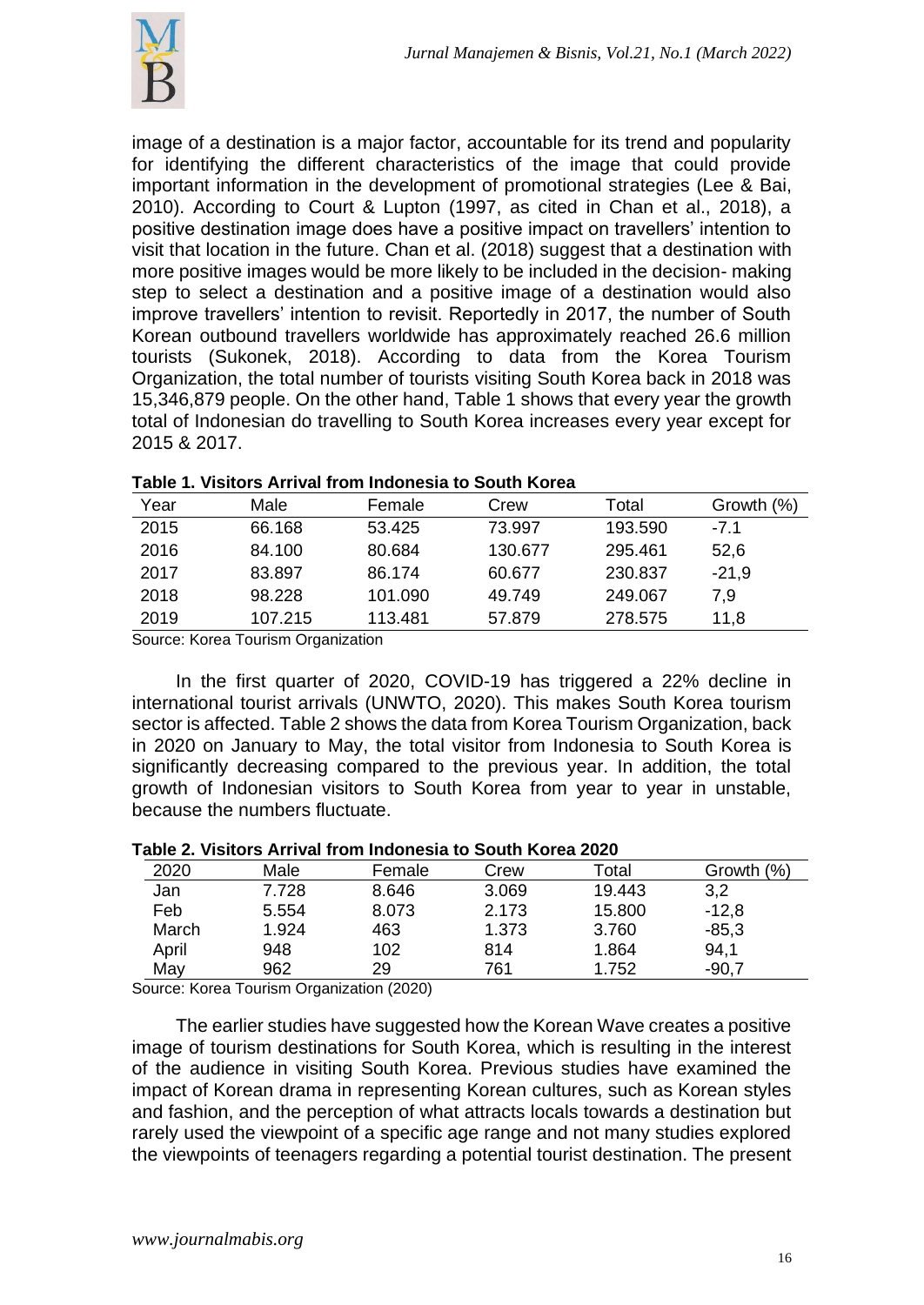

study added the impacted consumer decision-making on Korean products based on what factor, discusses brand awareness, and product placement that is seen in Korean drama.

Therefore, this study aims to determine how informants of this study perceive South Korea's image as a destination as seen in Korean dramas because of the gained popularity of Korean drama despite the Pandemic that has occurred. Other than that, this study aims to find out what are the impacts of watching Korean drama on teenagers in Indonesia in consumer decision-making towards Korean products. Lastly, this study conducted is to find out whether watching Korean drama could increase the brand awareness towards a brand seen in Korean drama on Indonesian teenagers.

## **Research Methods**

There are 6 informants, 5 females and 1 male and their ages ranged between 20 – 21 years old who lives in cities in Indonesia. With this in mind, the informants of this study are considered as the Late Adolescence. The informants of this study came from different backgrounds, they are either students or freelancers. They had known Korean drama for quite some time. Most of them haven't visited South Korea. There is one informant who has visited South Korea. The process of the informants' selection on this study was through the specific age range, lives in Indonesia, and the intensity of watching Korean drama in 2 months.

This study uses qualitative methodology with a case study approach. The reason why the researcher uses this method is that these approaches are able to make the researcher conduct an in-depth exploration of an intricate phenomenon within some specific context. Moreover, the 6 informants that have been selected are based on their willingness to share and how well they know about Korean drama.

The paradigm used in this research is the interpretative paradigm. The interpretive paradigm views humans as conscious beings and is intentional in acting (intentional human being). In other words, all human actions are not automatic or mechanical, nor do they occur by chance, but rather are the result of a decision with an interpretation and meaning. As a result, every human action (considered) is always imbued with and inspired by a specific type of consciousness that is embedded in the individual's mind In other words, informants learn by fitting new information together with what they choose to experience.

The data collection for this study is through the interview. The interview was focusing more on the experience and perception of each informant and the perpetual process by asking the participants to tell their experiences and opinion. The informants agreed that their names would be made visible, the conversations were to be recorded, and the interview would take place at a time where it was mutually convenient. The interviews using Indonesian, and translated into English. The interview lasts for about one to two hours with each informant. The interview started from September – October 2020. A set of questions were given to the informants about 2 days beforehand to allow the informants to understand the study's area. The gathered data from the interview becomes the primary data for this study. To ensure the point of view of the informants and possibly broaden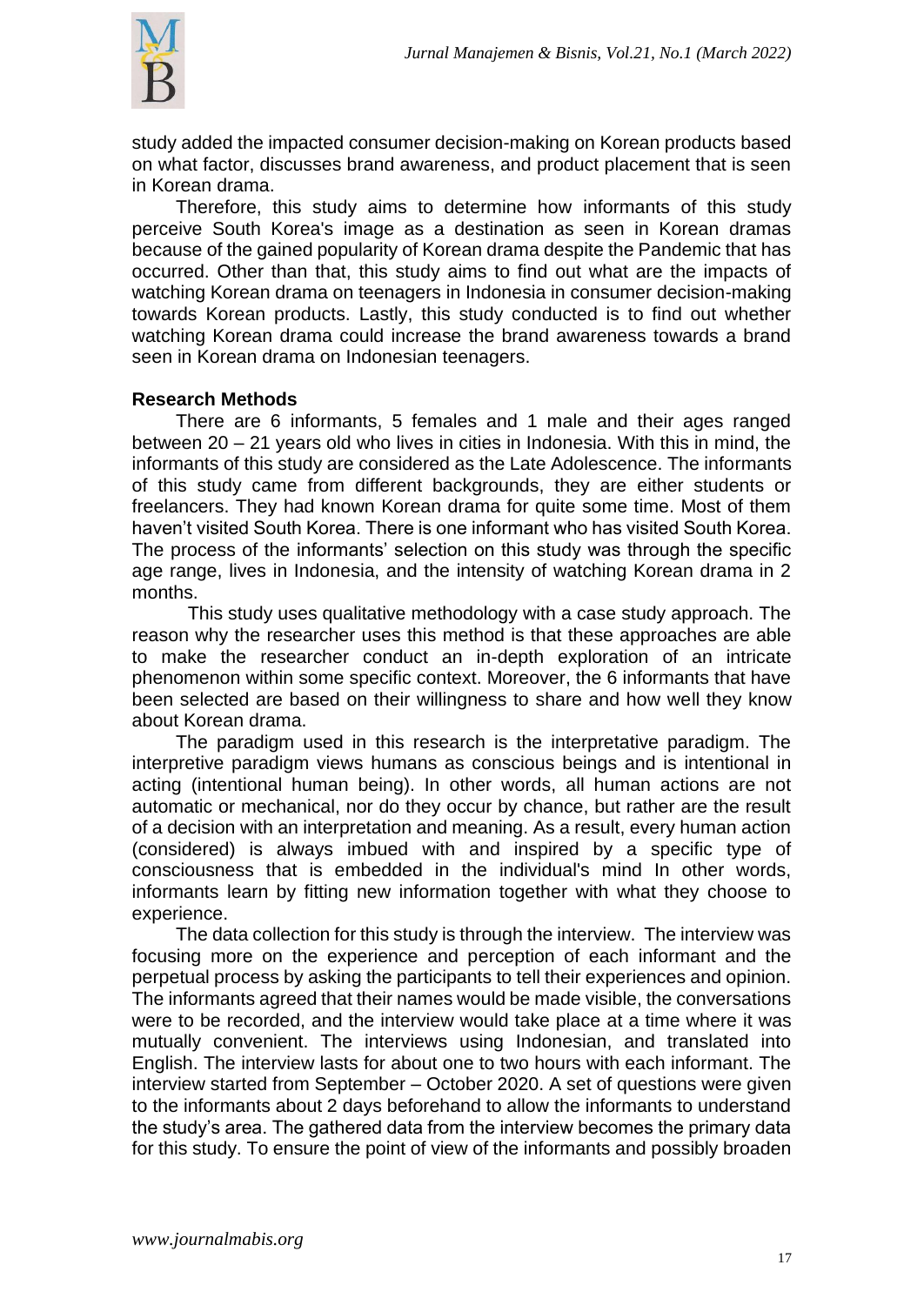

the scope to cover in this study, this study uses semi-structured interview. A semistructured interview has open questions, allowing new ideas to be brought up during the interview as a result of what the interviewee says There are 9 major questions and additional 3 questions that were presented to the informants whose have been selected.

## **Table 3. List of Questions**

Major Questions: For starter, please introduce yourself. Do you watch Korean Drama? How did you know Korean drama? What do you like from Korean drama? Does watching Korean drama makes you want to visit South Korea? Does watching Korean drama affect your everyday lives? Have you ever bought Korean products? Do you ever noticing something in Korean drama that is presented purposely? Does watching Korean drama increases your brand awareness towards a brand? Additional Questions: Have you ever visited South Korea? Does Korea is just as what you expeted as the ones you see in Korean drama? What is the reason you finalize your decision to buy Korean products? Source: Constructed by the Researcher

To support the primary data, the researcher uses journals & articles as the secondary data. The data were analyzed based on interactive model analysis by Miles & Huberman (1994). There are three steps in conducting this technique of analysis; data reduction, data display, and conclusion drawing/verification. The validity of the data gathered for this study is validated by the data triangulation method. To generate the result for this study, the researcher used data coding. The findings of this study compared with previous studies and existing theories to refine the conceptual framework of the study and determine the influence of Korean dramas on the informants.

## **Result and Discussions**

To appreciate the informants' confidential, the researcher has asked for their permission to put their identity in this journal. The interviews were conducted in Indonesia and translated into english. There were 6 interviews which have been conducted.

The informants admitted that they have first found out about Korean drama through their relatives, such as family and friends. They were either recommended, forced, or just by observing their relatives to collect the habit of watching Korean drama. According to Albert Bandura (1977), as cited in Swartz & Wilde (2012), illustrates how adolescents learn. They learn by observing others; thinking, reasoning, imagining, planning, and valuing are social rather than individual in nature (Swartz & Wilde, 2012) and support the finding of Francis & Hoefel (2018) that young people have always embodied the popular culture of their communities at the time, profoundly influencing both attitudes and behavior.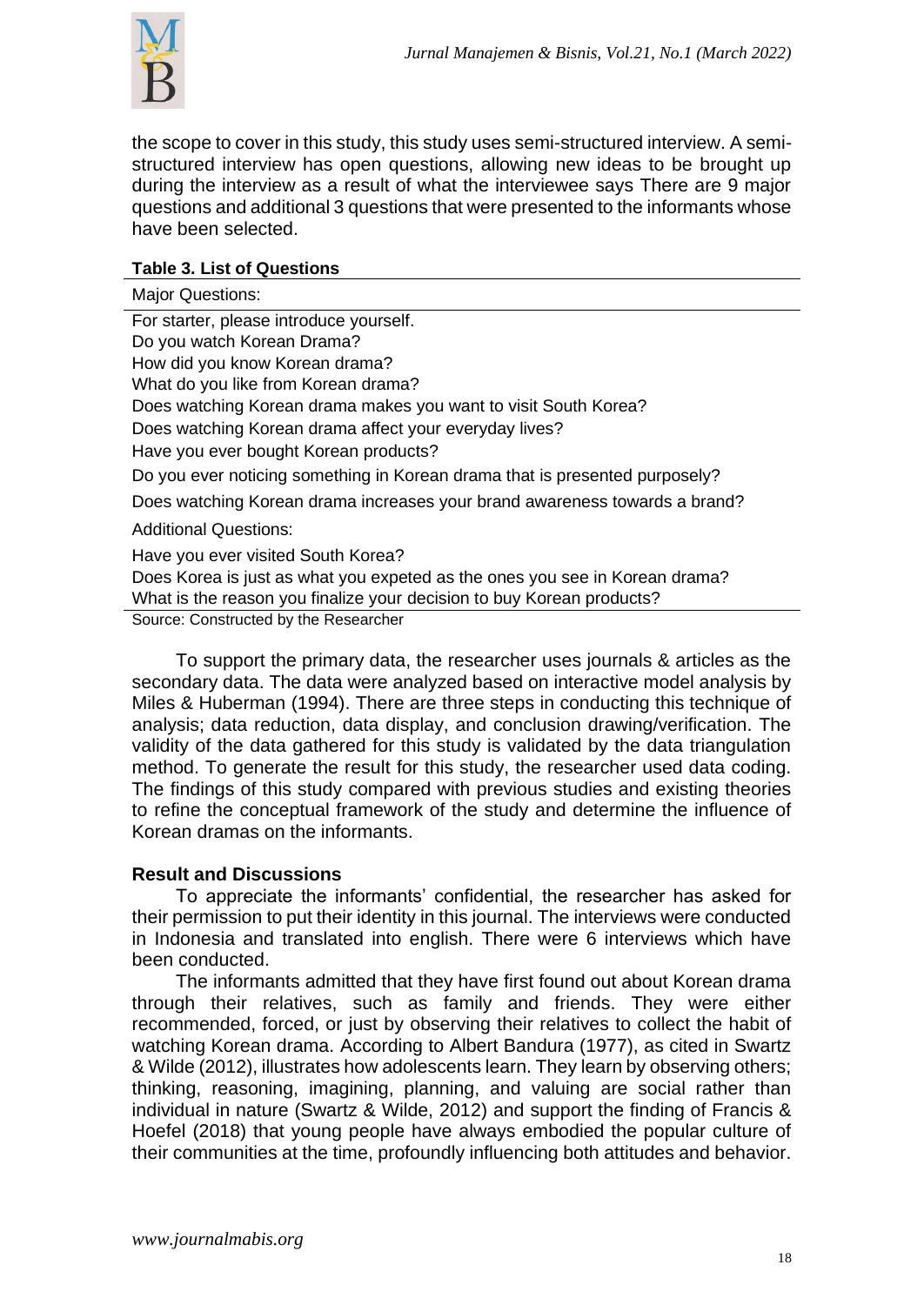

In conclusion, Korean drama has influencing both attitudes and behavior on the informants.

#### **The Indonesian teenagers see South Korea as a destination**

From the interview, it shows that the beautiful sceneries that are seen in the drama have raised the intention of the informants to visit the actual place. Most of the informants admitted they want to visit South Korea after watching Korean drama. This is because of the images they have seen in the drama, such as the places.

This statement was shown in the interviewee's responses from the questions given:

*"K-Drama has an interesting storyline. I take watching K-Drama as a stressrelief for myself. The storyline is creative unlike Indonesian soap opera. There are many interesting places seen in K-Dramas. The good choice of the soundtrack for the drama makes it easy to remember. The ambiance that K-Drama brought to me is really inspirational". (Interviewee AR)*

*"I like the storyline of K-Drama, every episodes makes me curious and it made me to keep on watching. I love the romance storyline in a K-Drama, specifically Itaewon Class. The storyline is unpredictable. The visual of the characters are pleasing to the eyes makes me wants to visit South Korea. They are so beautiful". (Interviewee E)*

*"After watching Itaewon Class, I do want to see the actual place of Itaewon itself". (Interviewee G)*

Most of the informants added that watching Korean drama gives them references for them to visit a place in the future when about to visiting South Korea. For example, they would visit the shooting place of a Korean drama. This result matches with the previous studies by Chan et al. (2018), that the intention to visit a destination is influenced by destination image. An image influences tourist in the process of choosing a destination, subsequent evaluations of a trip and their future intentions (Chan et al., 2018).

This statement was shown in the interviewee's response from the questions given:

*"Yes, indeed. Due to the global pandemic, I can't go to South Korea this year. But if I ever going to visit South Korea, I know exactly where I wanted to visit. I would visit the place that was used as a filming place in Korean dramas". (Interviewee N)*

*"Yes. I really want to taste Korean food that was made directly by the Korean, I also want to shop for the outfits of the Korean and buy the Korean skincare there." (Interviewee RH)*

*"I want to see it for myself and experience the life that portrays in the K-Drama Itaewon Class. I think it's cool that 28 the maker of Itaewon Class wants to make Itaewon be the branding of a place through this drama". (Interviewee G)*

Apart from the beautiful places that are seen in the Korean dramas, the informants admitted that they want to visit South Korea because of the experiences they have seen in the drama, such as culinary preference and shopping places there. The informants mentioned that they wanted to feel the sensation of eating Korean food or experienced shopping for Korean fashion and Korean beauty products directly in South Korea.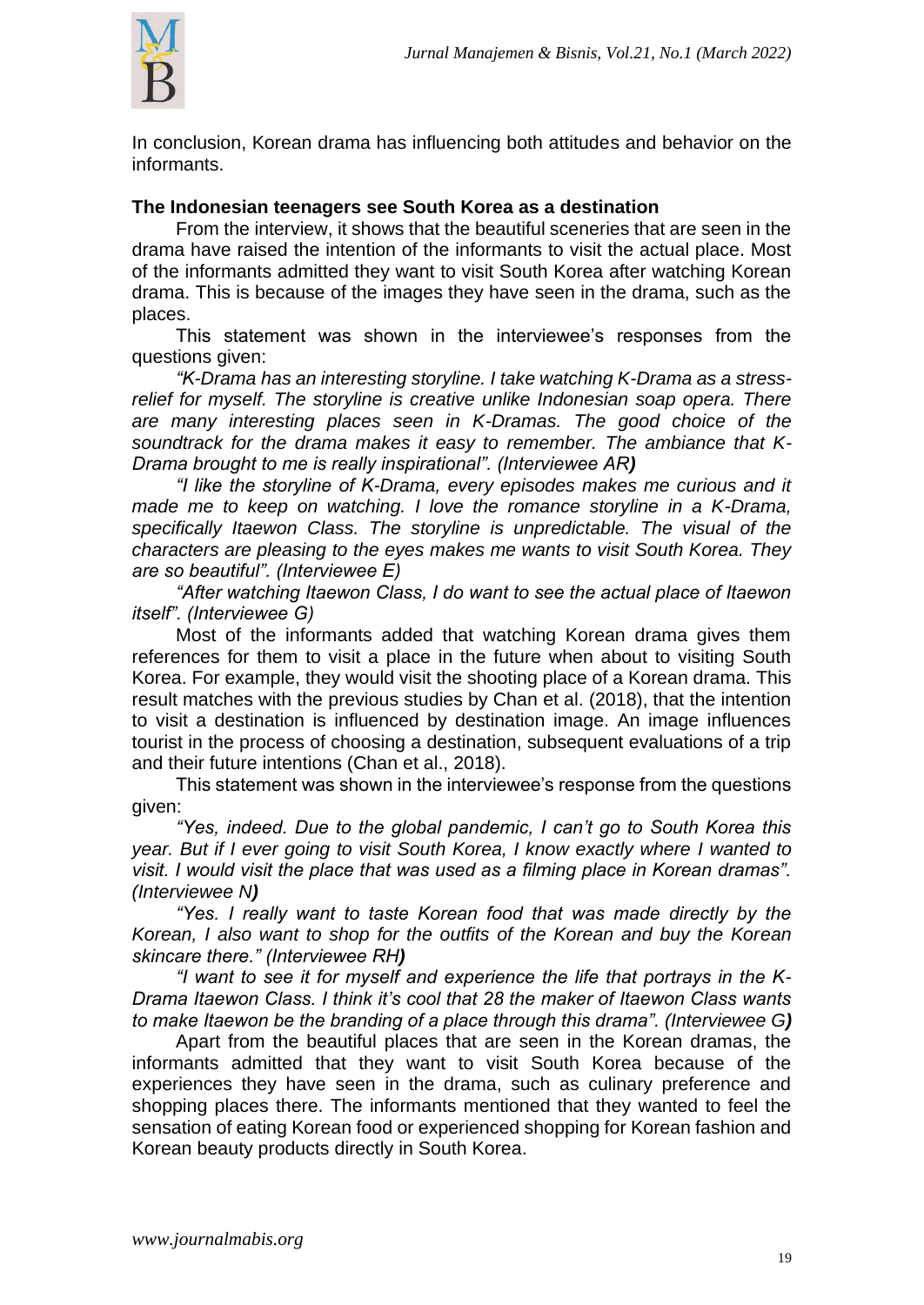

Regarding the following responses shown above, it is in line with the finding of Eid et al (2020) regarding the Theory of Planned Behaviour (TPB). Theory of Planned Behaviour (TPB) refer as an attitude to the strength of a consumers' favourable or unfavourable feeling toward products. In this study, informants show a favourable attitude to Korean dramas that display many good places in South Korea and its attractions, such as shopping places and culinary preferences and resulting in the behavioural intention to visit South Korea to experience its attractions directly.

On the other hand, an informant has visited South Korea, she admitted that she would revisit South Korea but due to the pandemic, she has to postpone the agenda.

This statement was shown in the interviewee's response, as follows:

*"It's just what I expected. Namsan Tower is just a pretty as the one I have seen in the Korean drama. But, the ambiance is the different as we have seen in the drama where it was quiet and peaceful; the truth is it was so crowded and full of people".*

*"I feel like I was rushed when I join the tour because of choice of the destination, that I think it's not necessary to visit. Take my advice, it is better to do the independent travels".*

*"Yes, I do. But, due to the pandemic, I have to postpone the agenda". (Interviewee AR)*

The result above implies that the more a person watches Korean drama it will likely enhance a positive image of South Korea as a destination and resulting in the intention to revisiting the destination. In conclusion, the informants perceive South Korea as a potential tourist destination.

## **Consumer Decision Making on the Participants**

Most of the informants in this study have bought Korean products. Most of the informants admitted that they prefer to buy Korean products through Online Shop or *Jastip* service.

This statement shown in the interviewee responses below:

*"I think importing it directly from South Korea is much cheaper than buying it here and the perception of the originality as well". (Interviewee RH)*

*"I pay attention to the price; there are Jastip who chose to increase the price and the opposite". (Interviewee RA)*

*"I have once asked my mom to buy me Korean skincare products because it was the first time, I think that hearing Korean products that popular in Indonesia. I'm afraid that I will get the fake one if I ordered it here. So I ordered directly from South Korea when she visited there". (Interviewee G)*

They perceive that buying Korean products through these two platforms were cheaper than buying Korean products directly in the official distributor or the brand's official store in Indonesia. The result of this study is in line with the consumer decision process stages by Mehrguth (2018) after the informants determine what products they want to buy and they started look up for the products' information. Then, the informants begin to look for the best options for authenticating their buying decisions. In this case, informants did the evaluation of alternatives based on the price. The informants also mentioned that importing Korean products directly from South Korea through online shop and *Jastip*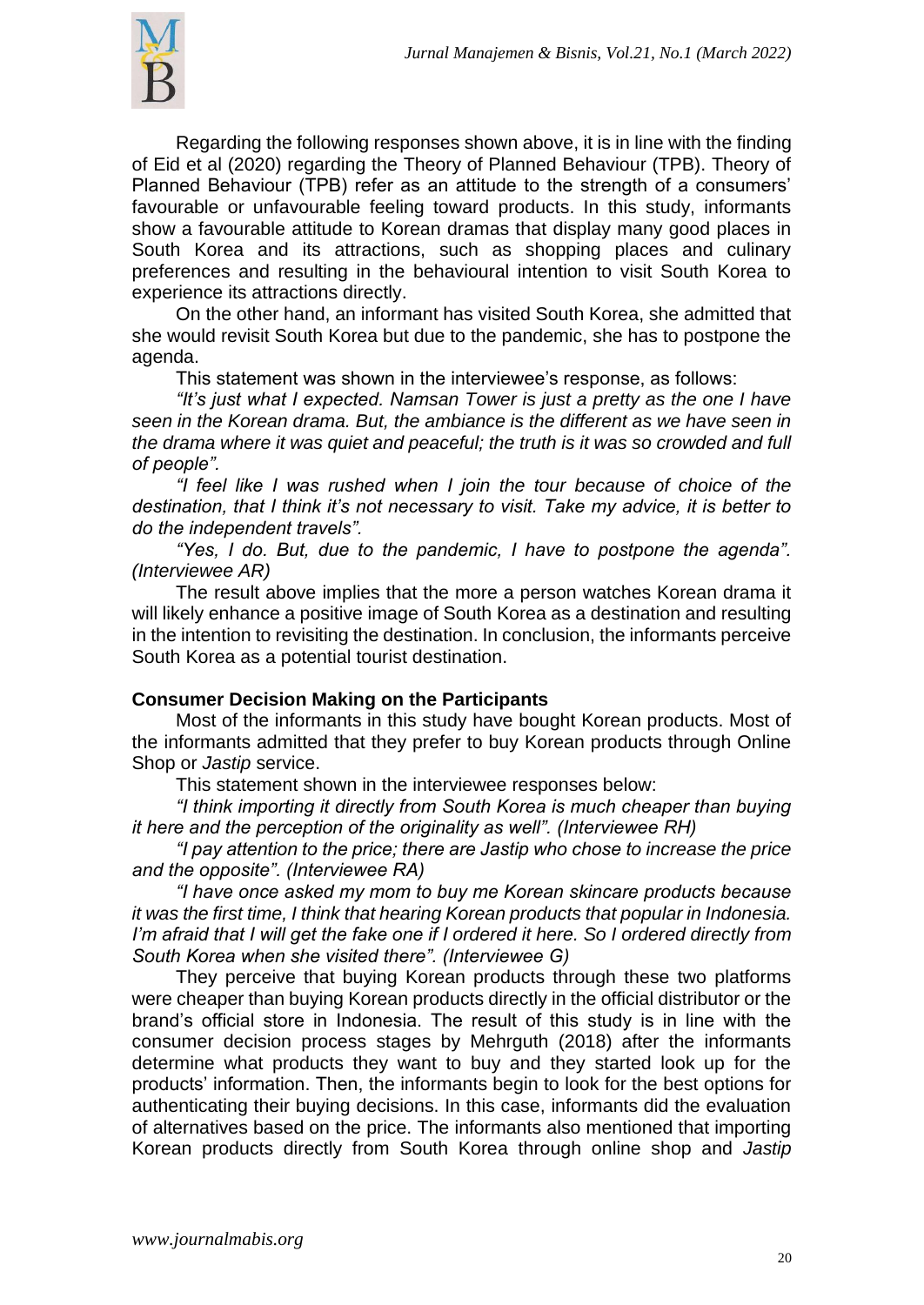

service will maintain the originality of the product.

Apart from the price and originality options of Korean beauty products, an informant admitted that she would buy K-Pop merchandise goods of her favorite group. This is based on her love for her favorite K-Pop group, she mentioned that she would buy anything that was sold by them.

This statement shown in the Interviewee response below:

*"Because the love I have for EXO. If I can afford the price regarding the product I would buy It". (Interviewee AR)*

This also matches with the following theories; consumer buying decisions, where the purchase decision is affected by culture, membership groups, and cultural trends (Rani, 2014). In this case, The Korean Wave and Korean drama influencing consumer buying decisions towards the informants.

Additionally, Korean Drama has created a numerous impact on the informants. The affected elements include languages, dress codes, and beverage preferences.

These results shown in the following responses below:

*"Yes. I was carried away the ambiance from the K-Drama. Sometimes I want to act like the character from the K-Drama. Also, I want to imitate their style". (Interviewee N)*

*"I talk to my friends using Korean language, because they love K-Drama as much as I do". (Interviewee RH)*

*"I learned Hangul and Korean language through Korean drama because my friend encouraged me to do so. I learned about Korean language because she loves K-Drama as much as I do". (Interviewee AR)*

*"Ever since watching Korean drama, Soju tasted different than before". (Interviewee E)*

The informants have admitted that they started to learn Korean language and *Hangul* after watching Korean drama and started to speak Korean language with their friends, who are also a Korean drama fans. Also, the informants reckon that the fashion styles seen in Korean dramas were very cool and attractive. This made the informants want to adopt a Korean style fashion. In addition, an informant admitted that after watching Korean drama he started to like consuming Soju. Soju is a traditional Korean distilled beverage made from rice, wheat, or barley, usually containing about 16.8% to 53% alcohol by volume (Figueroa, 2020). The informant admitted that before knowing Korean drama, Soju just taste usual like the other beverages.

The result above shows that the Korean drama has made the informants collect the South Korean cultures, such as languages, dress codes, and food and beverage preferences. The attitude shown in the informant's responses was favorably good. In conclusion, Korean drama has influenced the informants to learn and speak the Korean language, adopting the Korean dress codes, and also has successfully embedded an emotional and psychological image on beverage reference on the informant.

#### **The Increasing Brand Awareness on a brand after watching Korean drama**

A brand is essential for marketing purposes. Brands can be an identity for certain products. Most of the informants have admitted they have seen a brand in Korean drama and aware that the seen brands in Korean drama are for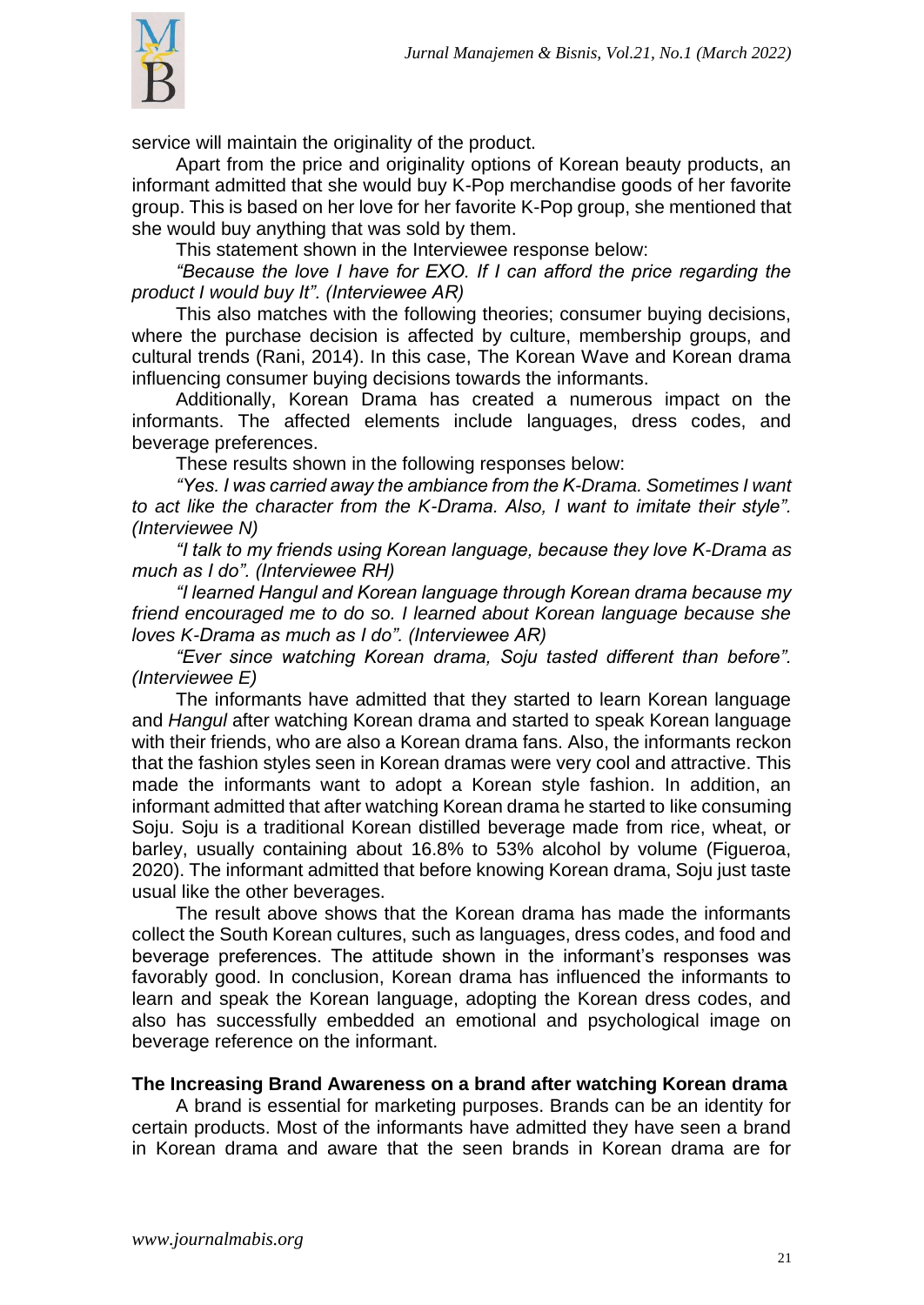

marketing purposes.

The result was shown in the in interviewee responses, as follows:

*"Usually, in Korean dramas, I know which brand sponsors this actress. For example, Jo Yi Seo was sponsored by Benefit. Then, I watched Kim Bok Ju, played by Lee Sung Kyung which was sponsored by Laneige. Since then, I know that brand after watching Korean drama. Then I saw their car was Hyundai, it was obvious. I always see Hyundai cars every time I watch Korean drama". (Interviewee N)*

*"Yes, very much so. Usually in Korean drama, the actress holds the sponsored item in their right hand". (Interviewee RH)*

*"Yes, indeed. For example, I just recently finished watching 'It's Okay Not To Be Okay', then I saw the Samsung Flip that was used by the Ko Moon Yeong, I noticed that brand was Samsung". (Interviewee G)*

The informant notices that there are some brands that often seen in Korean drama, such as Samsung, for their phone, Hyundai, for their vehicles, and the skincare brands such as Benefit and Laneige. Informants claimed that brands such as Samsung, Laneige, and Hyundai are very renowned and would just instantly aware of the presence of these brands in the Korean drama at the time.

This result implies that those brands conform to the theory of Aaker (1991), brand awareness. Brand awareness has several levels, from the lowest level, unaware of the brand (not being aware of the presence of the brand) to the highest level, namely the top of mind (aware of the presence of the brand). The brands mentioned are on the top of the minds of the informants.

On the other hand, an informant notices the product placement in Korean drama. She admitted that she often sees the promoted product in Korean drama is seen or held in the right hand. This result proves that the product placement promotes better audience recall of the brand as compared to placements that are not mentioned verbally (Kit & P'ng, 2014). However, this result has indeed increased the brand awareness towards the brand but the informants admitted that it doesn't necessarily influence them to buy the products, or in other words, they didn't have the purchase intention towards the product. In conclusion, the result of this study shows that watching Korean dramas successfully increases the informant's awareness of a brand.

## **Conclusion**

The role of the image of Restaurant X is important in increasing customer satisfaction and loyalty. Consumer satisfaction is not formed directly from service quality, but must be through corporate image. If the customer feels that the quality provided is getting better, then the customer will increasingly have a positive image of Restaurant X and will make the customer feel satisfied, which will eventually become a loyal customer. Based on the results of this study, if you want to increase customer loyalty, what needs to be done is to increase customer satisfaction due to a positive image of the restaurant.

Although service quality does not have a direct effect on Customer Satisfaction, it does not mean that Restaurant X does not need to pay attention to these variables. To grow customer satisfaction and loyalty, Restaurant X still has to maintain service quality so that it is always excellent, and as a result its image becomes more positive. This research has limitations where the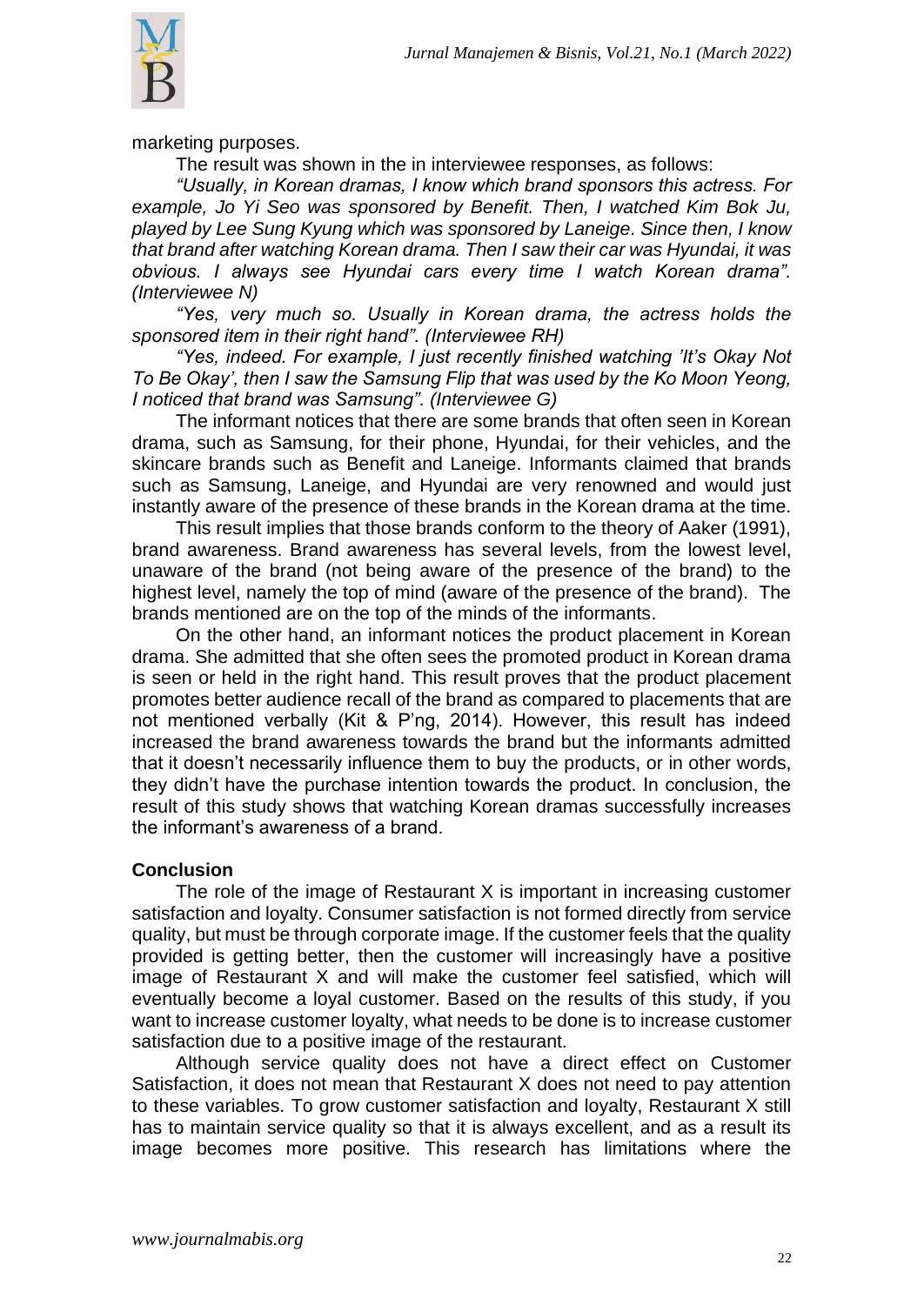

researcher is only conducted in one industry, namely the service industry (restaurants) and does not consider the manufacturing industry. Differences in business processes between the manufacturing industry and the service industry can lead to different findings in the manufacturing industry. It would be more appropriate for further researchers to examine the comparison between the two industries. Future researchers can also make comparisons between restaurants that already have a strong image (such as restaurant X) and similar restaurants whose image is not too strong.

## **References**

Aaker, D. A. (1991). Managing brand equity. The Free Press, New York.

- Bell, B. T. (2016). Understanding adolescents. in L. Little, D. Fitton, B. T. Bell, & N. Toth (Eds.), *Perspectives on hcl research with teenagers* (pp. 11-27). Springer International Publishing.
- Chan, S. H. G., Su, L. J., Yung, L., & Lee, A. (2018). A phenomenological study on the Effects of korean tv dramas on chinese millennials' perceived images of korea as a potential tourist destination. *Journal of Tourism and Hospitality*, 2018(2), 1-9
- Donnelly, T. T., Suwaidi, J. A., Albulushi., Enazi, A., Yassin., Rehman., Hassan., & Idris. (2011). The influence of cultural and social factors on healthy lifestyle of arabic women. *Avicenna 2011(3), 1-13*.
- Elsa Fitri, R. (2018). *Gambaran identitas diri remaja akhir penggemar drama korea*  (Doctoral dissertation), Universitas Muhammadiyah Surakarta, Surakarta, Indonesia
- Foroudi, P. (2019). Influence of brand signature, brand awareness, brand attitude, brand reputation on hotel industry's brand performance. *International Journal of Hospitality Management*, *76 (A)*, 271-285.
- Francis, T., & Hoefel, F. (2018). True Gen: Generation Z and its implications for companies. *McKinsey & Company*
- Hallmann, K., Zehrer, A., & Müller, S. (2015). Perceived Destination Image: An Image Model for a Winter Sports Destination and Its Effect on Intention to Revisit. *Journal of Travel Research*, *54*(1), 94-106.
- Haugland, C. (2019). Hallyu, The Korean Wave. Retrieved from <http://overseas.mofa.go.kr/no-> en/brd/m\_21237/view.do?seq=81
- Huang, R., & Sarigollu, E. (2012). How brand awareness relates to market outcome, brand equity and the marketing mix. *Journal of Business Research*, *65 (1)*, 92-99
- Lee, M. S. S. J., & Bai, B. (2016). A qualitative analysis of the impact of popular culture on destination image: a case study of korean wave from japanese fans. *Travel and Tourism Research Association: Advancing Tourism Research Globally*, 4, 1- 8.
- Paramitasari, R., & Alfian, I. N. (2012). Hubungan antara kematangan emosi dengan kecenderungan memaafkan pada remaja akhir. *Jurnal Psikologi Pendidikan dan Perkembangan*, *1*(2), 1-7.
- Rani, P. (2014). Factors influencing consumer behaviour. *International Journal of Current Research and Academic Review*, 2 (9), 52-61.
- Salmela-Aro, K. (2011). *Stages of adolescence.* In *Encyclopedia of adolescence*. Retrieved from [https://researchportal.helsinki.fi/en/publications/stages-of-adoles](https://researchportal.helsinki.fi/en/publications/stages-of-adoles%20cence)  [cence](https://researchportal.helsinki.fi/en/publications/stages-of-adoles%20cence)
- Sawant, R. P. (2012). Impact of advertising on brand awareness and consumer preference (with special reference to men`s wear). *IOSR Journal of Business and Management (IOSR-JBM)*, *5*(6), 54-61.
- Swartz, S., & Wilde, L. (2012). Adolescence. In J. Hardman, *Child and adolescent development: A South African sociocultural perspective.* South Africa*:* Oxford